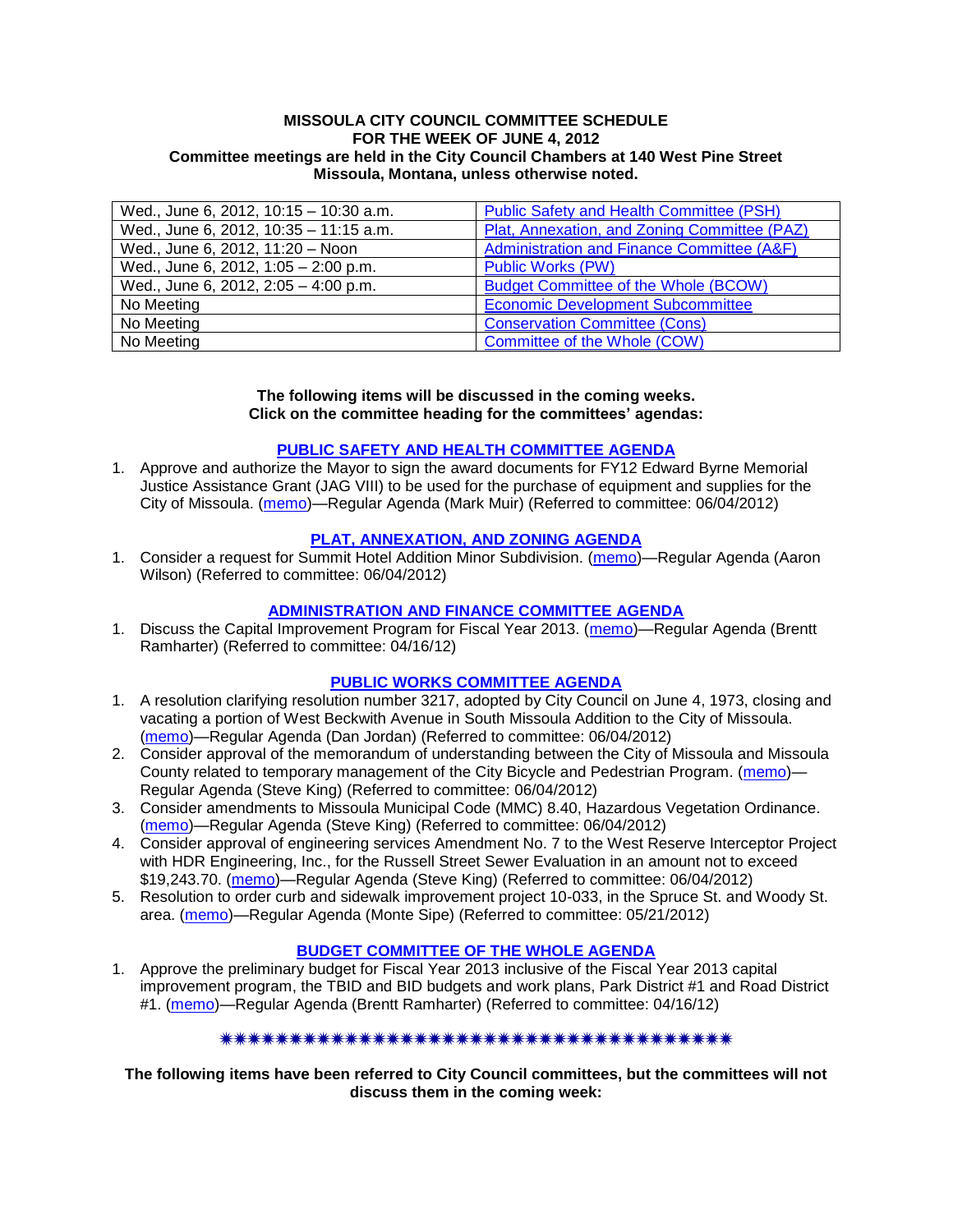# **PUBLIC SAFETY AND HEALTH COMMITTEE**

- 1. Police Department Update Ongoing in Committee. (Mark Muir)
- 2. Fire Department Update Ongoing in Committee (Jason Diehl)
- 3. Health Department Update Ongoing in Committee. (Ellen Leahy)
- 4. Eat Smart Coalition information. [\(memo\)](http://www.ci.missoula.mt.us/DocumentView.aspx?DID=6776)—Regular Agenda (Jason Wiener) (Referred to committee: 07/11/2011)
- 5. Discuss air quality issues related to railroad operations in and through Missoula. [\(memo\)](http://www.ci.missoula.mt.us/DocumentView.aspx?DID=7495)—Regular Agenda (Dave Strohmaier) (Referred to committee: 10/24/11)
- 6. Discussion with Crime Victim Advocate Office. [\(memo\)](http://www.ci.missoula.mt.us/DocumentView.aspx?DID=8109)—Regular Agenda (Jon Wilkins)(Referred to committee: 02/06/12)
- 7. Discuss revisiting cell phone restrictions. [\(memo\)](http://www.ci.missoula.mt.us/DocumentView.aspx?DID=7420) Regular Agenda (Dave Strohmaier) (Referred to committee: 10/17/11)

# **CONSERVATION COMMITTEE**

- 1. Discuss the city's strategy to complete a boundary survey of Greenough Park. [\(memo\)](http://www.ci.missoula.mt.us/DocumentView.aspx?DID=5875)—Regular Agenda (Dave Strohmaier) (Referred to committee: 04/04/2011)
- 2. Approve and authorize the Mayor to sign an amendment to the agreement with Territorial Landworks, Inc. (TLI) in an amount not to exceed \$136,702.37 for professional services, including engineering, surveying, and construction management for Project #PR 08-02 GCT, Grant Creek Trail, CTEP #STPE 8199(105). [\(memo\)](http://www.ci.missoula.mt.us/DocumentView.aspx?DID=7494)—Regular Agenda (Dave Shaw) (Referred to committee: 10/24/11)
- 3. Safety aspects of management of the urban deer population in the City of Missoula. [\(memo\)](http://www.ci.missoula.mt.us/DocumentView.aspx?DID=8528) Regular Agenda (Dick Haines and Jon Wilkins) (Referred to committee: 03/26/2012)

### **PLAT, ANNEXATION & ZONING COMMITTEE**

- 1. Annexation. (see separate list at City Clerk's Office for pending annexations) (Ongoing in Committee)
- 2. Ongoing discussion of City planning issues with members of the Planning Board.—Regular Agenda (Bob Jaffe) (Referred to committee: 3/20/06)
- 3. Amendment Article 7. Error Corrections and Adjustments to the subdivision regulations to allow for restrictions or conditions placed on a plat by the governing body to be amended or removed by a future council. [\(memo\)](http://www.ci.missoula.mt.us/DocumentView.aspx?DID=7568)—Regular Agenda (Jon Wilkins) (Referred to committee: 11/07/11)
- 4. Direct OPG Staff to draft an amendment revising the accessory dwelling unit (ADU) provisions of Title 20 with the following provisions and to refer the amendment to the Planning Board for review: Revise Chapter 20.45 Missoula Municipal Code entitled, "Accessory Uses and Structures" to allow ADUs by right in all zoning districts that allow residential uses where one of the dwelling units is owneroccupied; revise Chapter 20.60 Missoula Municipal Code to reduce required parking to one parking space for a second primary dwelling unit on a parcel that contains no more than two dwelling units, totaling three required parking spaces for the two units. This would apply to two single detached units or a two-unit house. OPG staff is directed to draft these changes as text amendments to Title 20 and to include a finding of fact and conclusion of law in the staff report indicating the amendments are text amendments. [\(memo\)](http://www.ci.missoula.mt.us/DocumentView.aspx?DID=8421) [\(PAZ\)](http://www.ci.missoula.mt.us/Archive.aspx?ADID=5370) (Returned from Council floor: 4/23/2012)
- 5. Consider an amendment to Title 20 clarifying that amendment authorizing accessory uses or conditional uses are considered text amendments. [\(memo\)](http://www.ci.missoula.mt.us/DocumentCenter/Home/View/19059)—Regular Agenda (Bob Jaffe) (Referred to committee: 04/23/12)
- 6. An ordinance amending Title 20, City Zoning Ordinance, as recommended by the Missoula Consolidated Planning Board, and shown in Proposed Amendments to Nonconformities 20.80 and Measurements and Exceptions 20.110 of the Missoula City Zoning Code Attachment A. [\(memo\)](http://www.ci.missoula.mt.us/DocumentCenter/Home/View/19667)— Regular Agenda (Tom Zavitz) (Referred to committee: 05/21/12)
- 7. Waive subdivision fee for 3776 South Russell Street. [\(memo\)](http://www.ci.missoula.mt.us/DocumentCenter/Home/View/19827)—Regular Agenda (Bob Jaffe) (Referred to committee: 06/04/2012)

### **ADMINISTRATION AND FINANCE COMMITTEE**

- 1. Approve claims. (Ongoing) (Consent Agenda)
- 2. Approve journal vouchers. (Ongoing) (Consent Agenda)
- 3. Approve budget transfers. (Ongoing) (Consent Agenda)
- 4. Amend Council rules to change the Council's regular meeting schedule to two meetings per month [\(memo\)](http://www.ci.missoula.mt.us/DocumentView.aspx?DID=4027).—Regular Agenda (Marty Rehbein) (Referred to committee: 06/07/10)